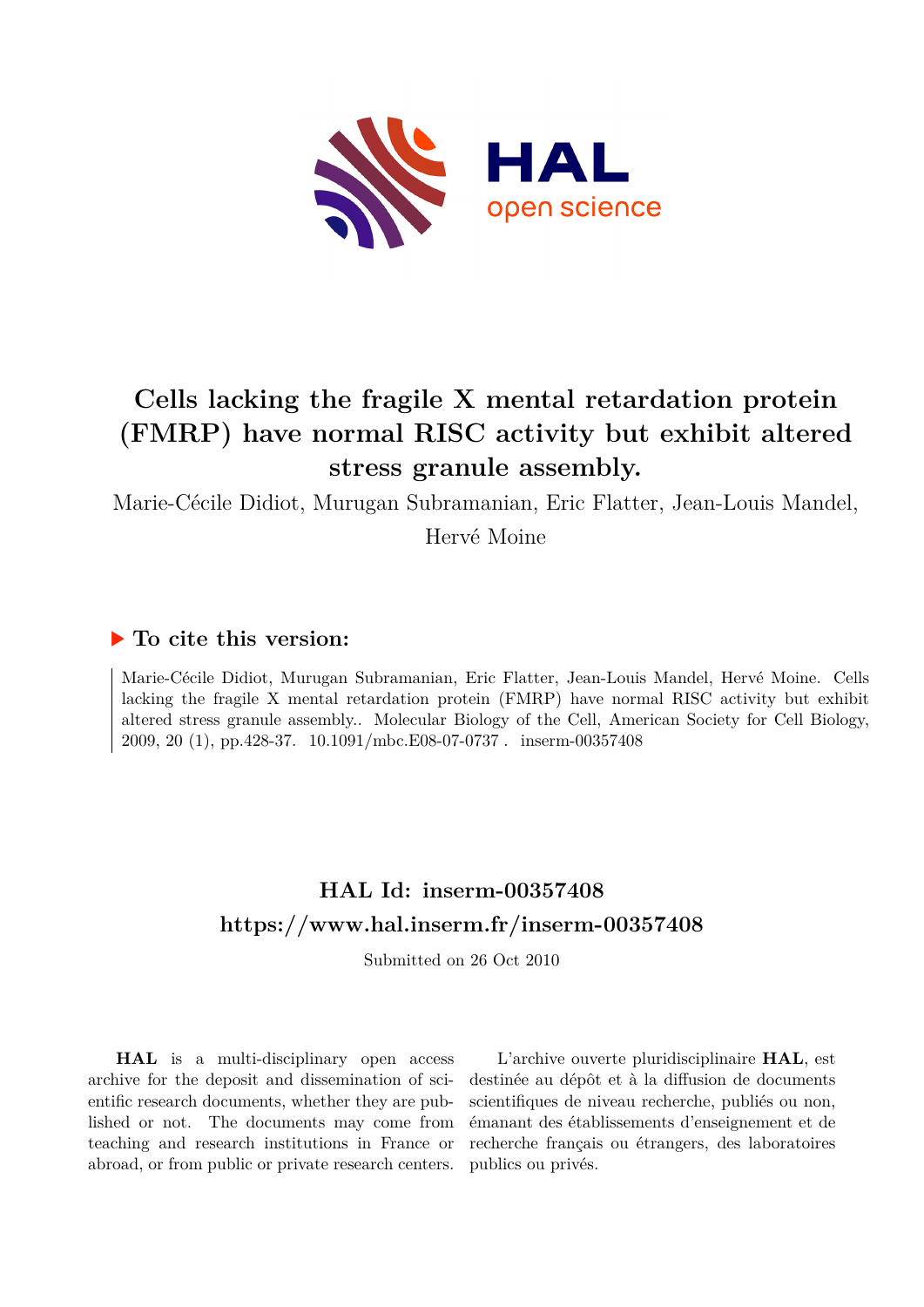# **Cells Lacking the Fragile X Mental Retardation Protein (FMRP) have Normal RISC Activity but Exhibit Altered Stress Granule Assembly**

# **Marie-Ce´cile Didiot, Murugan Subramanian, Eric Flatter, Jean-Louis Mandel,** and Hervé Moine

IGBMC (Institut de Génétique et de Biologie Moléculaire et Cellulaire); Inserm, U596; CNRS, UMR7104; and Université Louis Pasteur, Collège de France, Chaire de Génétique Humaine, Illkirch-Graffenstaden, F-67404 France

Submitted July 18, 2008; Revised October 22, 2008; Accepted October 30, 2008 Monitoring Editor: A. Gregory Matera

**The fragile X mental retardation protein (FMRP) is an RNA-binding protein involved in the mRNA metabolism. The absence of FMRP in neurons leads to alterations of the synaptic plasticity, probably as a result of translation regulation defects. The exact molecular mechanisms by which FMRP plays a role in translation regulation have remained elusive. The finding of an interaction between FMRP and the RNA interference silencing complex (RISC), a master of translation regulation, has suggested that both regulators could be functionally linked. We investigated here this link, and we show that FMRP exhibits little overlap both physically and functionally with the RISC machinery, excluding a direct impact of FMRP on RISC function. Our data indicate that FMRP and RISC are associated to distinct pools of mRNAs. FMRP, unlike RISC machinery, associates with the pool of mRNAs that eventually goes into stress granules upon cellular stress. Furthermore, we show that FMRP plays a positive role in this process as the lack of FMRP or a point mutant causing a severe fragile X alter stress granule formation. Our data support the proposal that FMRP plays a role in controlling the fate of mRNAs after translation arrest.**

## **INTRODUCTION**

Fragile X syndrome, the most common form of inherited mental retardation, is caused by the absence of the fragile X mental retardation protein (FMRP). FMRP is an RNA-binding protein involved in the posttranscriptional control of target mRNAs in particular at the level of synapses where the absence of its function could alter synaptic plasticity and the cognitive functions (Castets *et al.,* 2005; Garber *et al.,* 2006; Huber, 2006). FMRP was found to be associated specifically with distinct classes of mRNAs: mRNAs harboring G-quartet, poly (U) stretches, or a kissing complex motif (Schaeffer *et al.,* 2003; Jin *et al.,* 2004a; Darnell *et al.,* 2005). An indirect interaction of FMRP with several mRNAs has also been proposed through its interaction with the noncoding BC1 RNA (Zalfa *et al.,* 2003), but the biological importance of this later type of interaction appears unclear (Iacoangeli *et al.,* 2008). Generally FMRP was found associated with several aspects of the RNA metabolism, notably translation repression (Laggerbauer *et al.,* 2001; Castets *et al.,* 2005), transport (Dictenberg *et al.,* 2008), and degradation (Zalfa *et al.,* 2007). These cellular events are generally related to translation arrest. Several of the mRNAs targeted by FMRP are candidates for a translation repression (e.g., PP2A; Castets *et al.,* 2005) and MAP1B, Zhang *et al.,* 2001), but the molecular

Address correspondence to: Hervé Moine (moine@igbmc.ustrasbg.fr).

mechanism by which this repression occurs is still largely unknown. The finding of the interaction of FMRP, and its *Drosophila* ortholog dFXR, with the RNA Interference Silencing Complex (RISC; Caudy *et al.,* 2002; Ishizuka *et al.,* 2002; Jin *et al.,* 2004a,b) suggested that there could be a functional link between FMRP and the RISC. Thus, it was proposed that FMRP could be a modulator of the RISC function. Conversely, the RISC could have been an effector of the FMRP-mediated translational control or a combination of both (Schaeffer *et al.,* 2003). Up to now, however, a clear demonstration of a direct role of FMRP in the RNA interference (RNAi) and/or microRNA pathways controlled by the RISC has been lacking. In fact it was proposed that dFXRdeficient *Drosophila* S2 cells could have either no (Ishizuka *et al.,* 2002) or a moderate impact (Caudy *et al.,* 2002) on RNAi efficiency, and more recently FMRP was described to have a positive impact on small interfering RNA (siRNA) efficiency in mouse fibroblast cells (Plante *et al.,* 2006).

To answer the question of the relationship between FMRP and the RISC pathways and to examined the link between FMRP and silent mRNAs in general, we analyzed the localization of endogenous FMRP protein in cells with respect to two known cellular structures where nontranslated mRNAs have been shown to accumulate: the processing bodies (PBs) and the stress granules (SGs) where RNA silencing and integrated stress response are proposed to occur, respectively. We also examined several aspects of the potential physical and functional relationship between FMRP and the RISC machinery in cells. In our model systems, FMRP was found to have distinct localization properties than the component of the RISC machinery and to have no impact on RISC efficiency in various cell types. We identify however a

This article was published online ahead of print in *MBC in Press* (http://www.molbiolcell.org/cgi/doi/10.1091/mbc.E08–07–0737) on November 12, 2008.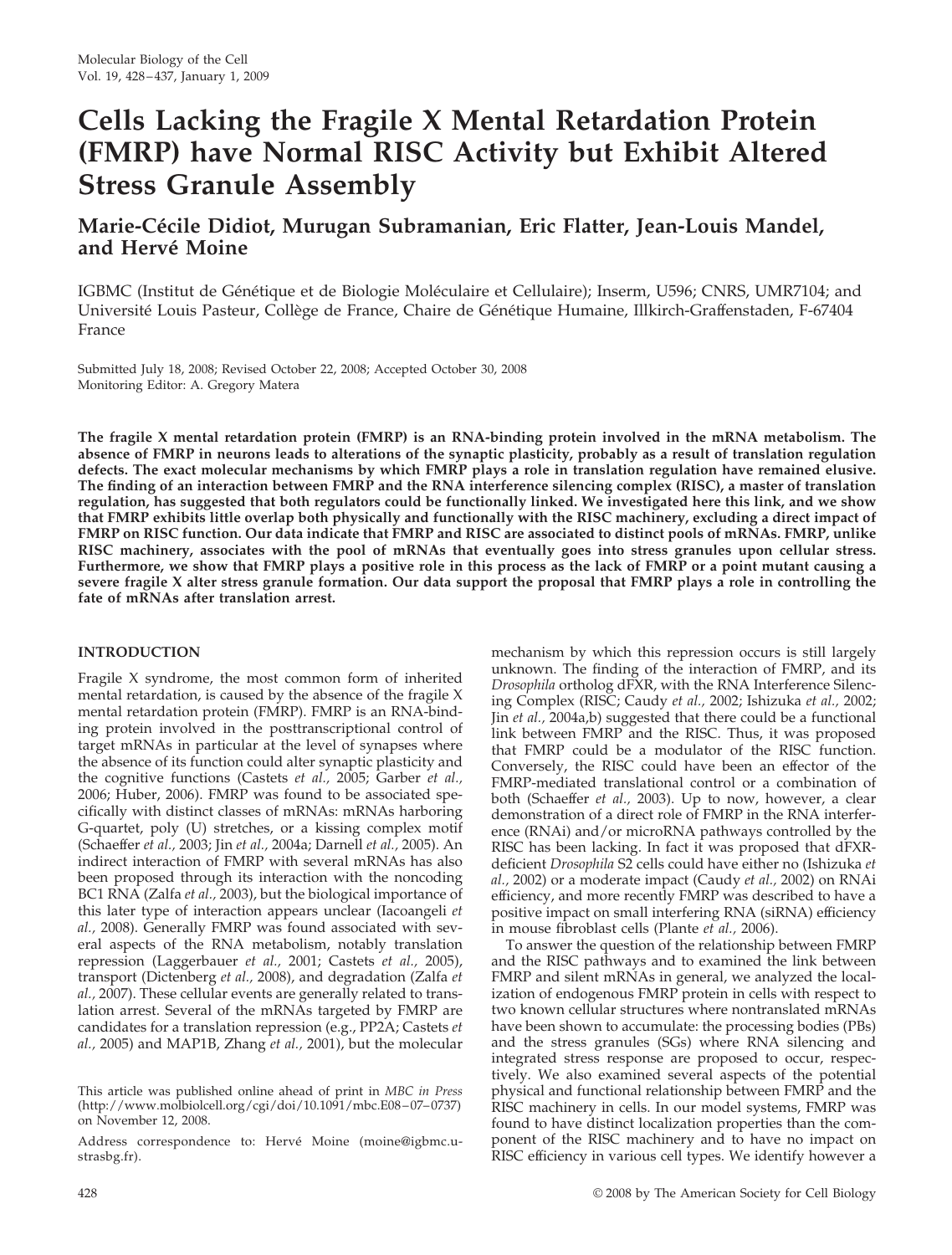new role of FMRP in mRNA metabolism as an effector of stress granule assembly.

## **MATERIALS AND METHODS**

#### *Plasmids*

pTL1-Iso7 and pTL1-Iso7-I304N encoding isoform 7 FMRP protein wild type and mutation I304N, respectively, were described previously (Sittler *et al.,* 1996; Castets *et al.,* 2005).

 $pRLTK-1x$ . The insertion of one miRNA23 target in the 3' untranslated region (UTR) of the *Renilla* luciferase (Rluc) gene in pRL-TK vector (Promega, Madison, WI) was performed with QuickChange site-directed mutagenesis kit (Stratagene, La Jolla, CA) using oligonucleotides sense 5'-CATGTCTGCTCGAA-GCGGTCACTTTCCAGTGAGTTCCAGCCGCTCTAGAATTATTGT-3' and antisense 5-ACAATAATTCTAGAGCGGCTGGAACTCACTGGAAAGTG-ACCGCTTCGAGCAGACATG-3' following the manufacturer's instructions.

*pRLTK-5x.* The five target site-containing pRLTK was constructed with the two partially complementary DNA oligonucleotides: sense 5-GC-TCTAGATGGAACTCACTGGAAAGTGACATATCTGGAACTCACTGGAAA-GTGACGAACTTGGAACTCACTGGAAAGTGACATGAC-3' and antisense 5-GCTCTAGAGTCACTTTCCAGTGAGTTCCAATATCGTCACTTTCCAG-TGAGTTCCAGTCATGTCACTTTCCAGTGAGTTCCAAGTTC-3. The two oligonucleotides were annealed 5 min at 95°C, filled with Taq DNA polymerase 10 min at 72°C, cut with XbaI, and ligated into 3'UTR of pRL-TK XbaI site.

*pRLTL5x-FBS.* FBS sequence was produced by PCR using oligonucleotides. The original BamHI site was remove from pRL-TK by PCR-directed mutagenesis using oligonucleotide 5'-GTGCCACCTGGATACTTATCGATTT-TACC-3'. SalI and BamHI sites were added at the 3' end of the five siRNA target sites by PCR-directed mutagenesis using oligonucleotide 5-CC-AAACTCATCAATGTATCTTATCATGTGGATCCACTGCAGTCGACCT-GCTCGAAGCGGCCGCTCTAG-3'.

#### *Short Duplex RNA Preparation*

The oligonucleotide-directed synthesis of small RNA transcripts was performed with T7 RNA polymerase as previously described (Donze and Picard, 2002). One nanomole of each DNA oligonucleotide (P-sense, 5-TGGAA-CTCACTGGAAAGTGACTATAGTGAGTCGTATTA; P-antisense, 5-AA-GTCACTTTCCAGTGAGTTCTATAGTGAGTCGTATTA; B-sense 5-T-GGAACTCACACCAAAGTGACTATAGTGAGTCGTATTA; B-antisense, 5-AAGTCACTTTGGTGTGAGTTCTATAGTGAGTCGTATTA) was annealed with 1 nmol of T7 oligonucleotide (5-TAATACGACTCACTATAC) in 50  $\mu$ l of Tris-EDTA buffer, pH 8.0, for 3 min at 95°C followed by slow cooling to 20°C. Transcriptions were performed in 50  $\mu$ l of mix (1 $\times$  T7 RNA polymerase buffer, 4 mM spermidine, 20 mM DTT, 0.1 mg/ml BSA, 4 mM each rNTP, 16 mM rGMP, 20 U RNAsin, and 5 U T7 RNA polymerase) on 400 pmol of annealed dsDNA template at 37°C for 2 h and treated with RNAse free DNAse. Sense and antisense 21-nt RNAs were then purified on 8 M urea, 25% polyacrylamide gel run at 30 mA in a Trisborate-EDTA buffer. RNAs were visualized by UV shadowing, excised, and eluted in 200  $\mu$ l of 0.5 M NH<sub>4</sub>acetate, 0.1 mM EDTA for 12 h at 4°C. RNAs were ethanol-precipitated and resuspended in water. Perfect and bulged sdRNAs were generated by mixing 1 nmol of each purified sense and antisense 21-nt RNA at 95°C for 5 min and for 1 h at 37°C.

#### *Mouse Embryonic Fibroblasts Preparation*

Pregnant female mice were killed by cervical dislocation at day 13 after coitus, and embryos were harvested. The head and the dark red organs were cut away from each embryo. Embryos were minced in 500  $\mu$ l phosphate-buffered saline (PBS) and passed through an 18-gauge needle. Suspended cells were plated in 60-mm dishes in 2 ml of Dulbecco's modified Eagle's medium (DMEM) supplemented with 15% fetal calf serum and antibiotics at 37°C, 5%  $CO<sub>2</sub>$ . After 2<sup>1</sup>d, mouse embryonic fibroblasts (MEFs) were grown in DMEM supplemented with 10% fetal calf serum and 1 g/l glucose in the presence of antibiotics at  $37^{\circ}$ C in  $5\%$  CO<sub>2</sub>.

#### *Cell Culture and Transfections*

HeLa cells and all adherent mouse fibroblasts were grown in DMEM supplemented with 10% fetal calf serum, 1 g/l glucose in the presence of antibiotics at 37°C in 5% CO<sub>2</sub>. Four hours before transfection,  $4 \times 10^4$  cells were plated into 24-well format plates in 500  $\mu$ l of antibiotic-free medium. Transfections were performed in triplicate with Lipofectamine 2000 (Invitrogen, Carlsbad, CA) as directed by the manufacturer with 300 ng of pTL1-Iso7 or pTL1-Iso7-I304N. Twenty-four hours later, 100 ng of the reporter gene (pRLTK, pRLTK-1x, or pRLTK-5x, pRLTK-5x-FBS) were cotransfected by using Lipofectamine 2000 with 100 ng of the pFlashSV40 plasmid (Synapsys Solutions, Burgess Hill, West Sussex, United Kingdom), coding for the *Firefly* luciferase (Fluc) and used as normalizer, and 1–20 nM of sdRNA in a final volume of 600  $\mu$ l for each well. A nonspecific sdRNA scramble from Dharmacon Research (Boulder, CO; D-001205-01-05) was used as negative control at 5 nM. Plasmid pEGFP-hAgo2 expressing fusion GFP-human Ago2/eIF2C2 (W. Filipowicz, FMI, Basel, Switzerland) was transfected in HeLa cells in a 24-well format, using  $0.8 \mu$ g DNA with Lipofectamine 2000 following the manufacturer's instructions.

#### *Luciferase Assays*

Rluc and Fluc activities were determined using Luciferase Assay System (Promega) according to the manufacturer's protocol. Assays were performed 24 h after transfection. Cell monolayers in 24-well cluster dishes were removed by scraping into 100 µl of reporter lysis buffer. Luciferase activities<br>were measured using a Lumat LB 9501 luminometer (Berthold, Pforzheim, Germany). Rluc values were normalized with Fluc control values.

#### *Real-Time Reverse Transcriptase PCR*

To evaluate the expression of *Renilla* and *Firefly* mRNAs, total RNAs were extracted from transfected cells by using GenElute Mammalian Total RNA kit



**Figure 1.** The majority of FMRP is not present in PBs in HeLa cells. Confocal microscopy analysis of FMRP (red) and Dcp1 (green) densities. Endogenous FMRP was stained with anti-FMRP antibody (1C3) and an Alexa-fluor 594–labeled anti-mouse secondary antibody. Endogenous Dcp1 was stained with an anti-Dcp1a antibody and an Alexa-fluor 488–labeled anti-rabbit secondary antibody. (A and B) Two different stacks taken 2  $\mu$ m apart from of one representative cell. (C and D) Two stacks from a cell showing a weak colocalization of FMRP with PBs. These cells represent  $<$ 10% of cell population. (E) Graph summarizing the colocalization of FMRP and Dcp1 in HeLa cells. FMRP/Dcp1, indicates the percentage of FMRP densities colocalizing with the Dcp1 densities ( $0.05 \pm 0.02$ %). Dcp1/ FMRP, indicates the same for Dcp1 densities colocalizing with the FMRP densities (8  $\pm$  0.8%). The data are averages of 15 Z stacks from 10 different representative cells (see *Materials and Methods*). Error bars, SDs.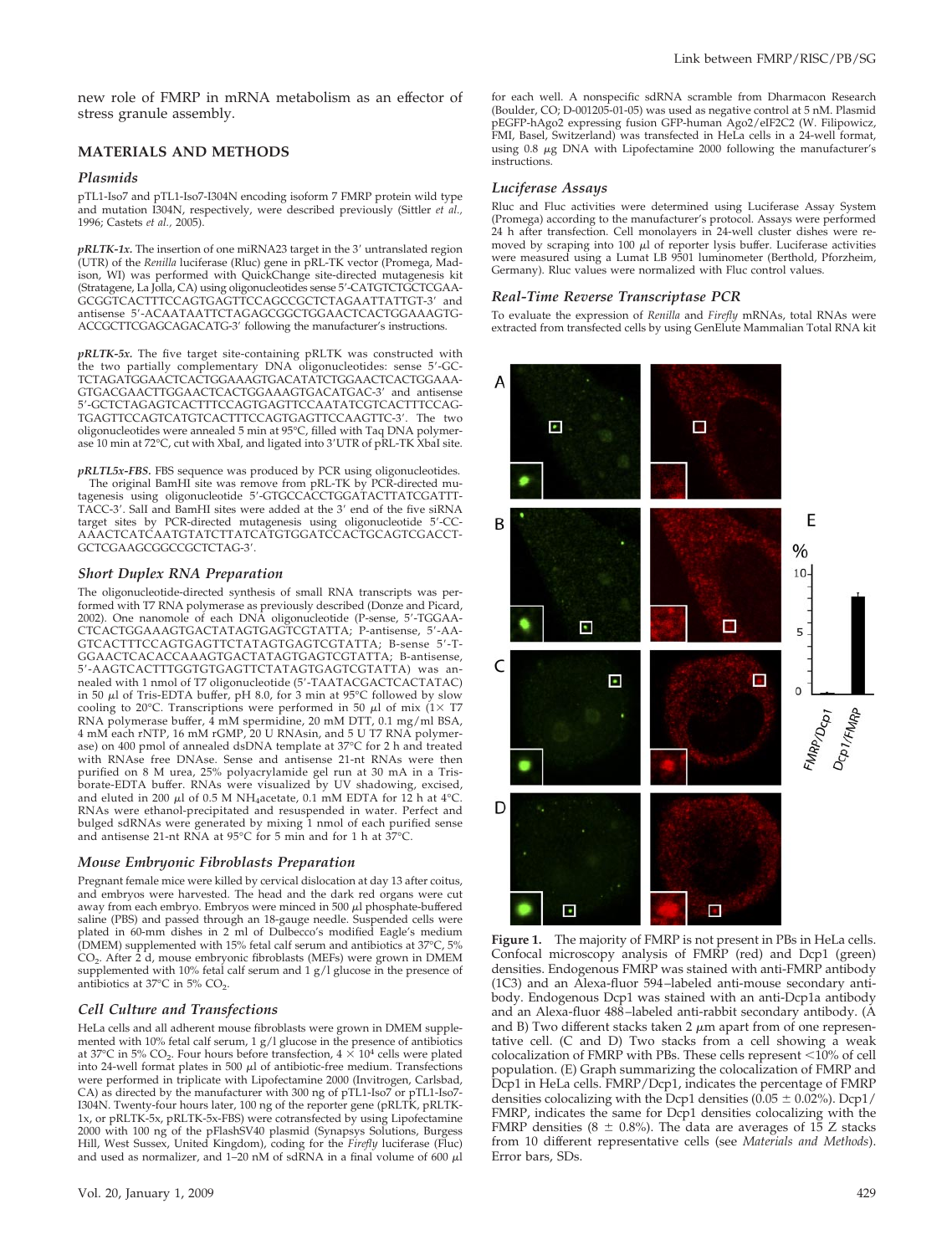(Sigma, L'isle d'Abeau, France) as described by the manufacturer's protocol. Reverse transcription reactions were performed on  $0.5 \mu$ g of total RNA by using SuperScript III Reverse Transcriptase kit (Invitrogen) as described by the manufacturer. Real-time PCR was performed on 1:100 dilution of each reverse transcription sample in triplicate by using Platinum SybrGreen qPCR SuperMix (Invitrogen) in the MX4000 Thermocycler (Stratagene; 40 PCR cycles, denaturation at 95°C for 15 s, annealing at 55°C for 30 s, and extension at 72°C for 30 s). The real-time PCR reactions were carried out in the presence of 10 pmol of *Renilla* (forward 5'-TCTTCGTGGAAACCATGTTG-3'; reverse 5-TGTTGGACGACGAACTTCAC-3) and *Firefly* (forward 5-TTCCATCT-TCCAGGGATACG-3; reverse 5-ATCCAGATCCACAACCTTCG-3) genespecific primers. The fluorescence was monitored at each annealing step. The *Firefly* reporter gene served as an internal control to monitor the transfection efficiency.

#### *Polysomes Preparation*

HeLa cells washed twice in PBS were lysed directly in the 10-cm plates in a lysis buffer containing 50 mM Tris-HCl, 100 mM KCl, 5 mM MgCl<sub>2</sub>, 1 mM DTT, 100 µg/ml cycloheximide, 40 U/ml RNasin (Sigma), Mini Complete antiprotease EDTA free (Roche, Indianapolis, IN) and 1% NP-40 or 1% sodium deoxycholate as indicated in text. Total mouse embryonic day 16 (E16) brains were homogenized in 700  $\mu$ l of lysis buffer without detergent by hand in a Kontes glass homogenizer (Vineland Glass Co., Vineland, NJ) fitted with the loose-B pestle. The samples were transferred in microtubes, and 1% NP-40 was added to lyse the cells. The samples were centrifuged at 13,000 rpm at 4°C for 10 min. For fractionation, the clarified lysates were loaded on 15–45% sucrose gradients and separated by ultracentrifugation with a SW41 rotor (Beckman) at 36,000 rpm at 4°C for 2 h. Linear sucrose gradients (15–45%) were prepared with a Master Gradient 107ip (BioComp Instruments, Fredericton, NB, Canada) as indicated by the manufacturer in polyallomer tubes (Beckman Instruments, Fullerton, CA). Fractions of 500  $\mu$ l were collected and  $A_{260}$  was measured using a continuous flow cell UV detector (GE Healthcare Life Sciences, Piscataway, NJ). Polysomes of each fractions were precipitated with 2.5 vol of 100% ethanol with an incubation at  $-20^{\circ}$ C overnight and by centrifugation at 13,000 rpm at 4°C for 20 min. Pellets were washed in 70% ethanol, briefly dried, and resuspended directly in SDS loading buffer.

#### *Western Blotting*

After denaturation in the loading buffer (100 mM Tris-HCl, pH 6.8, 4% SDS, 30% glycerol, 1.4 M β-mercaptoethanol, and bromophenol blue) for 3 min at 95°C, proteins present in each polysome fraction were analyzed on a 6% SDS-polyacrylamide gel and immunoblotted onto nylon membrane (Schleicher & Schuell, Keene, NH) in Tris-glycine-SDS/20% ethanol buffer for 1 h at 200 mA. Membranes were incubated overnight at 4°C with mouse anti-FMRP 1C3 1:1000 (Devys *et al.,* 1993), rabbit anti-hAgo2/GERp95 1:500 (Cikaluk *et al.,* 1999), mouse anti-eIF2C2 1:1000 (ab57113, Abcam, Cambridge, MA), and



**Figure 2.** FMRP and Ago2 are localized in distinct subcellular compartments after various cellular stresses in HeLa cells. (A) FMRP is segregated in close but distinct subcellular compartments than Dcp1 when translation was arrested with 2 mM puromycin for 1 h (Puro) or 500  $\mu$ M arsenite for 30 min (Ars). Immunolabeling was as described in Figure 1. (B) Ago2 (GFP-hAgo2 transiently transfected) is localized in PBs like Dcp1 in nontreated cells (NT) and remains there, unlike FMRP (immunolabeled as in Figure 1), after 2 mM puromycin for 1 h (Puro) or 500  $\mu$ M arsenite for 30 min (Ars). The selected cells are representative of the majority of cells expressing low or moderate level of GFP-hAgo2.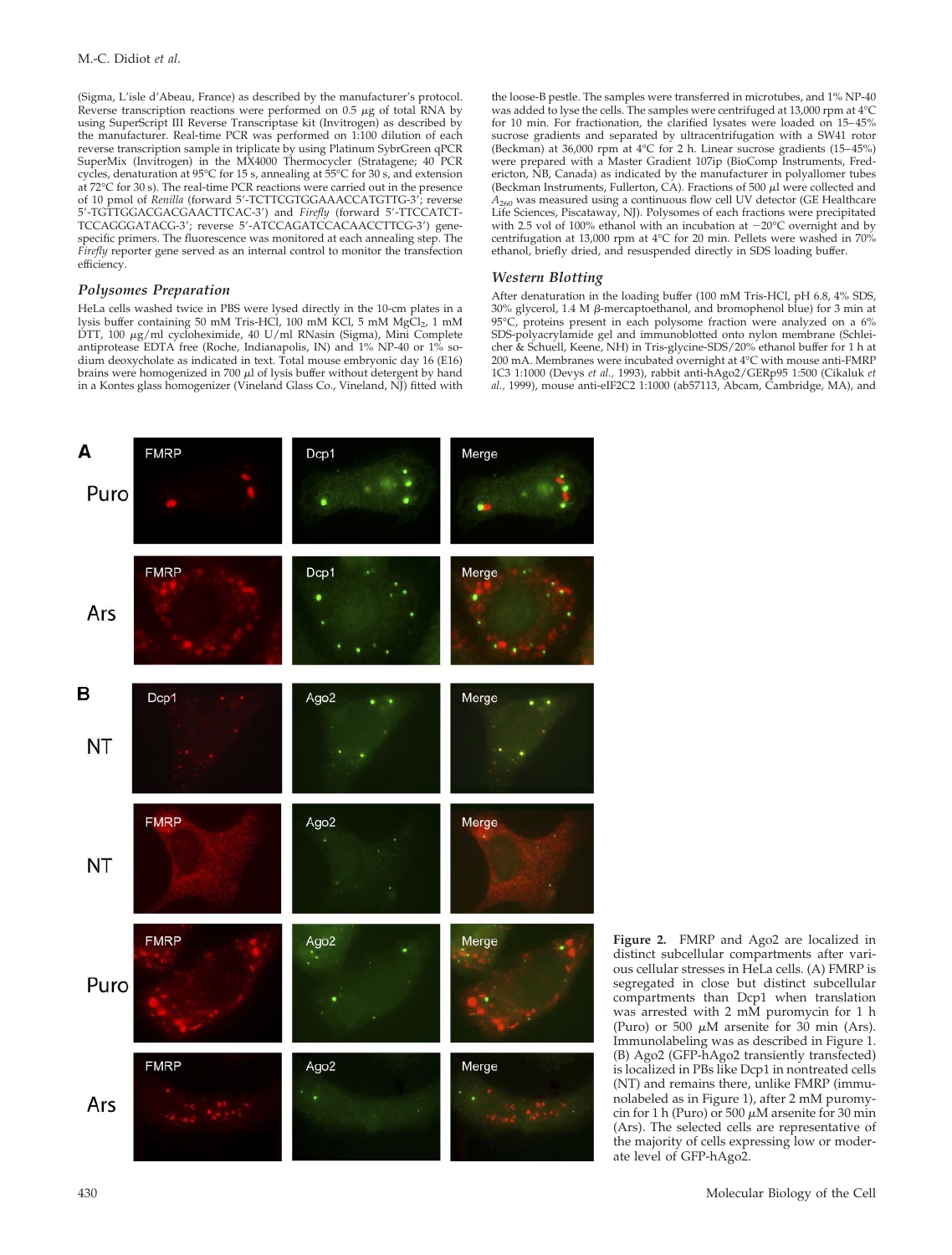anti-ribosomal protein L7 antisera (Ziemiecki *et al.,* 1990) and then incubated at room temperature with peroxidase-conjugated goat anti-rabbit or goat anti-mouse antibodies (1/5000). Immunoreactive bands were visualized with the SuperSignal West Pico Chemiluminescent Substrate (Pierce, Rockford, IL).

#### *Immunofluorescence and Fluorescent In Situ Hybridization*

Cells for immunofluorescence (IF) and fluorescent in situ hybridization (FISH) were grown on glass coverslips, coating with poly-p-lysine, and addition of fibronectin (1 pg/ml) was used for lymphoblast cultures. Cultures were incubated at  $37^{\circ}$ C in  $5\%$  CO<sub>2</sub>. Stress treatments were performed by incubating the cells at 43°C or with sodium arsenite (500  $\mu$ M final) for indicated time. After two washes with PBS, cells were fixed with PBS/4% paraformaldehyde (pH 7) at room temperature for 20 min. Cells were then washed for 15 min with 50 mM NH<sub>4</sub>Cl and permeabilized with PBS/0.2% Triton-X for 10 min at room temperature. Cells for IF were washed with PBS and blocked for 1 h at room temperature in PBS/0.1% Triton-X containing 5% BSA. Cells were incubated with primary antibodies mouse anti-FMRP 1C3 1:1000, rabbit anti-hDcp1a 1:1000 (J. Lykke-Andersen, University of Colorado), goat anti-TIA-1 1:1000 (C-20, Santa Cruz Biotechnology, Santa Cruz, CA), rabbit anti-MLN51 1:1000 (C. Tomasetto, IGBMC, Illkirch, France) or rabbit anti-eIF4E (FL-217, tebu-bio Laboratories, Le Perray-en-Yvelines, France), 1:1000 diluted in PBS/0,1% Triton-X overnight at 4°C. After three washes in PBS/0.1% Triton-X, cells were incubated with indicated fluorescent secondary antibodies (1:500) for 1 h at room temperature. Cells were washed three times at room temperature in PBS/0.1% Triton-X for 10 min and mounted in a Vectashield Mounting Medium with DAPI (1.5  $\mu$ g/ml; Vector Laboratories, Burlingame, CA). Cells for FISH were rehydrated with  $2\times$ SSC/50% formamide during 5 min at room temperature and then hybridized with 20 ng of oligo-dT probe in hybridization solution  $(2 \times SSC, 50\%$  formamide, 30 µg *E. coli* tRNA, 0.02% RNAse-free BSA, 2 mM vanadyl-ribonucleoside complexes, and 10% sulfate dextran) 12 h at 37 $\degree$ C in 40  $\mu$ l. Oligo-dT probe was first heated 1 min at  $90^{\circ}$ C in 2 $\times$  SSC/50% formamide and tRNA. Cells were washed two times at room temperature in  $2 \times$  SSC/50% formamide for 20 min and mounted as above. All image acquisitions and quantification of fluorescent signal intensities were performed using standardized settings on a microscope (model DM4000 B, Leica, Deerfield, IL) equipped with CCD camera (CoolSnap CF, color) with  $40\times$  or  $63\times$  objectives and a confocal microscope (model SP1 and SP2-MP, Leica) with a 100× objective. For colocalization analyses, JACoP localization analysis tool with ImageJ (http://rsb.info.nih.gov/ij/) was used on confocal images to determine Manders overlap coefficient (Bolte and Cordelieres, 2006). For SG quantification analysis, randomly selected images from each experiment were analyzed by counting SGs in at least 100 cells.

#### **RESULTS**

#### *FMRP Localizes to Cytoplasmic Granules and SGs and Has Little Overlap with PBs*

We first compared by immunofluorescence the localization of FMRP with the PB marker protein Dcp1a, which localizes as bright foci punctuating the cytoplasm of nearly all cells. In HeLa cells, FMRP was found distributed throughout the cytoplasm in a granular manner with no overlap with PBs (Figure 1, A and B). Occasionally, (i.e., in  $\leq 10\%$  of the cells), some FMRP granules were found to colocalize with PBs (Figure 1, C and D). Applying JACoP localization analysis tool with ImageJ (Bolte and Cordelieres, 2006) on confocal stacks, the percentage of FMRP signal that overlapped with PBs was estimated to be  $0.05 \pm 0.02\%$  (Figure 1E). A similar value was found when the fluorophores of the secondary antibodies were inverted (data not shown). Thus, FMRP was essentially excluded from PBs. This indicated that FMRP and Dcp1 are present in distinct subcellular compartments and only a very small fraction of total FMRP could potentially colocalize with PBs. The round shape of cells showing a partial colocalization of FMRP and PBs may indicate they are in mitotic phase. These data suggest that if FMRP is interacting with members of the RISC complex as previously proposed, this interaction concerns only a very minor fraction of FMRP pool and/or occurs in a narrow time frame. Furthermore, this interaction should cease before the mR-NAs submitted to RISC accumulate in PBs.

FMRP has been shown to be a component of SGs (Mazroui *et al.,* 2002), and PBs and SGs have been shown to be two types of RNA granule structures in close relationship with each other (Kedersha *et al.,* 2005). We then examined the relationship between FMRP, PBs, and SGs. We followed the behavior of FMRP after different treatments that induce the release of mRNAs from polyribosomes or their stabilization and differently affect SGs and PBs. It has been shown previously that puromycin, an aminoacyl-tRNA analog that causes translation blocking by polysomes disassembly with premature release of polypeptide chain and mRNA, leads to an increase of the size and number of PBs (Sheth and Parker, 2003; Kedersha *et al.,* 2005; Anderson and Kedersha, 2006). After puromycin treatment, FMRP was found localized in a few large granules close but distinct from PBs (Figure 2A). It was previously shown that such treatment leads to SGs assembly (Kedersha *et al.,* 2000) as well as to PBs enlargement (Eulalio *et al.,* 2007). Thus, when mRNAs are released from polysomes by puromycin, FMRP localizes in SGs. Arsenite treatment had similar effect as puromycin (Figure 2B). After 30 min of 500  $\mu$ M arsenite treatment or 15 min at 43°C (see Figure 5, B and C, respectively), all immunodetectable FMRP appeared in SGs as defined by the SG marker TIA-1. Meanwhile, the PBs remained unaffected or slightly increased in size. We showed next that this behavior is clearly distinct from that of the core protein of the RISC, Ago2. In nontreated cells Ago2 is localized in PBs like Dcp1 (Figure 2B, NT). On arsenite and puromycin treatment, Ago2 remained in PBs (Figure 2B) unlike FMRP that assembled into SGs. Thus, FMRP, by being segregated away from the PBs in conditions where the RISC members were found to accumulate (Pillai *et al.,* 2005; Eulalio *et al.,* 2007), exhibit a clear distinct cellular behavior than the RISC components. Cycloheximide treatment, which blocks translation at the elonga-



**Figure 3.** Fractionation of Ago2 and FMRP on sucrose gradients. (A) Comparison of FMRP and mAgo2 mobility in 15–45% sucrose gradient prepared from wild-type or knockout littermate embryonic mouse brain extracts. The densitograms  $(A^{260})$  of gradients are shown with corresponding pooled fractions tested for FMRP, ribosomal protein L7, and mAgo2 by Western blot analysis. (B) Comparison of FMRP and hAgo2 mobility in 15–45% sucrose gradient prepared with HeLa cell extracts submitted to NP-40 or sodium deoxycholate (DOC) detergeants. The densitograms  $(A^{260})$  are shown with fractions tested for FMRP, ribosomal protein L7, and hAgo2 by Western blot analysis.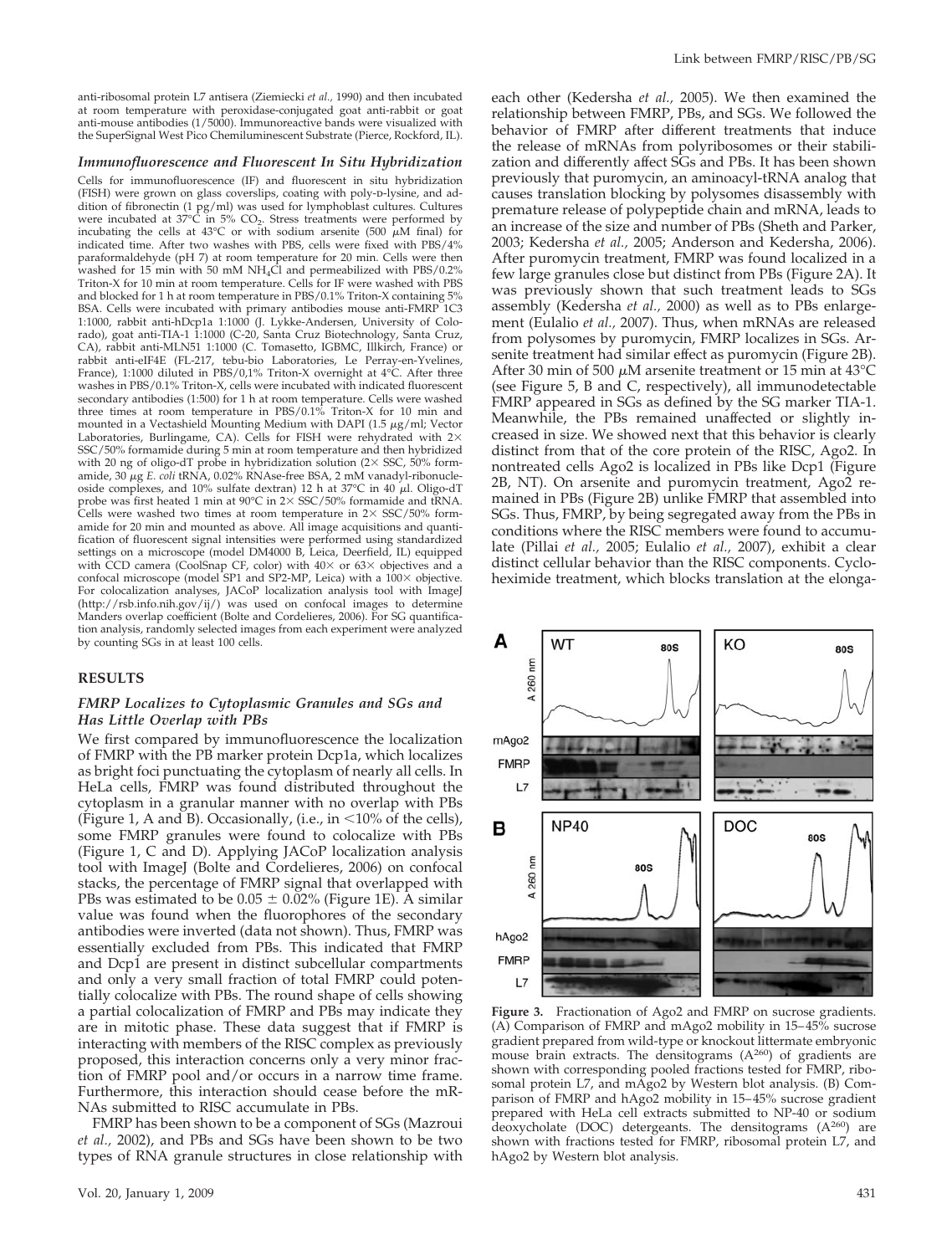

**Figure 4.** FMRP has no impact on RISC activity. (A) Scheme of the reporter gene *Renilla luciferase* mRNAs (Rluc) bearing no (pRLTK), one (pRLTK1x), five targets (pRLTK5x) of miR23/short duplex RNAs (sdRNA), or one target combined with a FMRP binding site (pRLTK5x-Gq). (B) Controls of the RISC activity assay. On the various *Rluc* mRNA constructs in HeLa cells extracts.  $C(\blacksquare)$ ,  $P(\blacksquare)$ , and  $B(\Box)$  are small duplex RNAs with no complementarity and perfect and imperfect matches with *Rluc* mRNA, respectively. The concentrations of small duplex RNAs (5 or 10 nM) used to treat cells are given below the graph. The ratio of Rluc to Fluc activities (Rluc/Fluc) set to 100 for the control is given. The relative amount of *Rluc-5X* mRNA reporter (as determined by real-time reverse transcriptase PCR) is indicated  $(O)$  with the different sdRNAs. (C) Influence of FMRP on endogenous miR23 activity. Normalized Rluc activities of reporters bearing one (pRLTL1x) or five targets (pRLTK5x) transfected in FMRP wild-type  $(\blacksquare)$  and knockout  $(\square)$  MEF extracts are shown. (D) Influence of FMRP on sdRNAdependent RISC activity. Rluc/Fluc values measured in mouse  $\tilde{F}MR1^{-/-}$  fibroblasts (Mazroui *et al.,* 2002) transfected with empty vector as control  $(\blacksquare)$  or transfected with pTL1-Iso7 expressing wild-type FMRP major isoform 7  $\overline{w}$  or pTL1-Iso7-I304N expressing mutant I304N FMRP isoform 7 ( $\Box$ ). C, P, and

B are small duplex RNAs with no complementarity and perfect and imperfect matches with *Rluc* mRNA, respectively. The concentrations of small duplex RNAs (5 or 20 nM) used to treat cells are given below the graph. The values in B, C and D are averages from at least three independent transfections performed in triplicate. Error bars,  $\pm$  SD.

tion level without disrupting polyribosomes, induced instead both the granular distribution of FMRP to being more disperse and PBs to decline (data not shown).

These data suggest that FMRP and RISC are associated to distinct pools of mRNAs.

#### *FMRP Exhibits Different Biochemical Behavior than Ago2 and Has No Impact on PBs Formation and RISC Activity*

The apparent discrepancy between the previously reported association of FMRP with members of the RISC complex, namely Ago2 (argonaute 2 or eIF2C2), and the here above reported differences in cellular localization, prompted us to examine further the relationship between FMRP and RISC. We first tested the possible impact of the absence of FMRP in cells on PBs formation. For this, we analyzed the number and intensity of PBs in MEFs from FMRP wild-type or knockout (*FMR1/*) littermates. In these cells, no significant difference was observed either in PBs number or intensity as labeled with an anti-Dcp1 antibody (data not shown). Thus, the absence of FMRP has no impact on PBs formation in MEFs.

We then analyzed the influence of FMRP on the localization of Ago2, core of the RISC, in polyribosomes containing fractions of embryonic (E18) mouse brain extracts. Using Western blot analysis, Ago2 showed a ubiquitous localization throughout the sucrose density gradient, whereas FMRP was mostly concentrated in the heavy polyribosomes fractions (Figure 3A). In the polyribosomes prepared from littermate knockout mouse brain extracts, Ago2 had the same sedimentation profile, indicating that the absence of FMRP in cells had no detectable impact on Ago2 association to mRNAs. Because FMRP sedimentation behavior on sucrose density gradient is known to be sensitive to cationic detergent (Khandjian *et al.,* 2004), we then compared the behavior of Ago2 and FMRP with respect to the type of detergent used to extract polyribosomes. With the nonionic detergent NP-40, FMRP was found enriched in the heavy polyribosomes extracts of HeLa cells, whereas with the cationic sodium deoxycholate, FMRP was displaced from heavy particles to the 80S fraction (Figure 3B) as already reported (Khandjian *et al.,* 2004). Interestingly, Ago2 was insensitive to the nature of the detergent used. This indicated that FMRP and Ago2 had distinct mRNA interaction properties and likely belonged to different mRNP core complexes. The fact that a treatment of cells with puromycin induces the release of FMRP from heavy polysomes to free mRNPs (Stefani *et al.,* 2004), whereas the RISC members remain associated to polyribosomes-like migrating particles (Thermann and Hentze, 2007) further supports this idea.

We then tested the impact of FMRP on RISC activity using an Rluc reporter gene bearing in its 3' UTR one or five targets of a microRNA (Figure 4A) as previously done to evidence the miRNA-dependent RISC activity in cell cultures (Doench *et al.,* 2003; Zeng *et al.,* 2003). The miRNA miR23 was chosen based on evidence for a role in neural specification (Kawasaki and Taira, 2003). The Rluc reporter gene borne on a plasmid was transfected in various cell lines together with a plasmid expressing the Fluc gene for normalization purpose. First, we validated the system by using short duplex RNAs (sdRNAs) that have been demonstrated to work as miRNAs or siRNAs, depending upon their complementarity with the target (Doench *et al.,* 2003; Zeng *et al.,* 2003). We tested both perfect (sdRNA P) and imperfect/ bulged (sdRNA B) sdRNAs to mimic the siRNA or the miRNA pathways, respectively. In HeLa cells, when no target was present on the reporter gene or when a nonspe-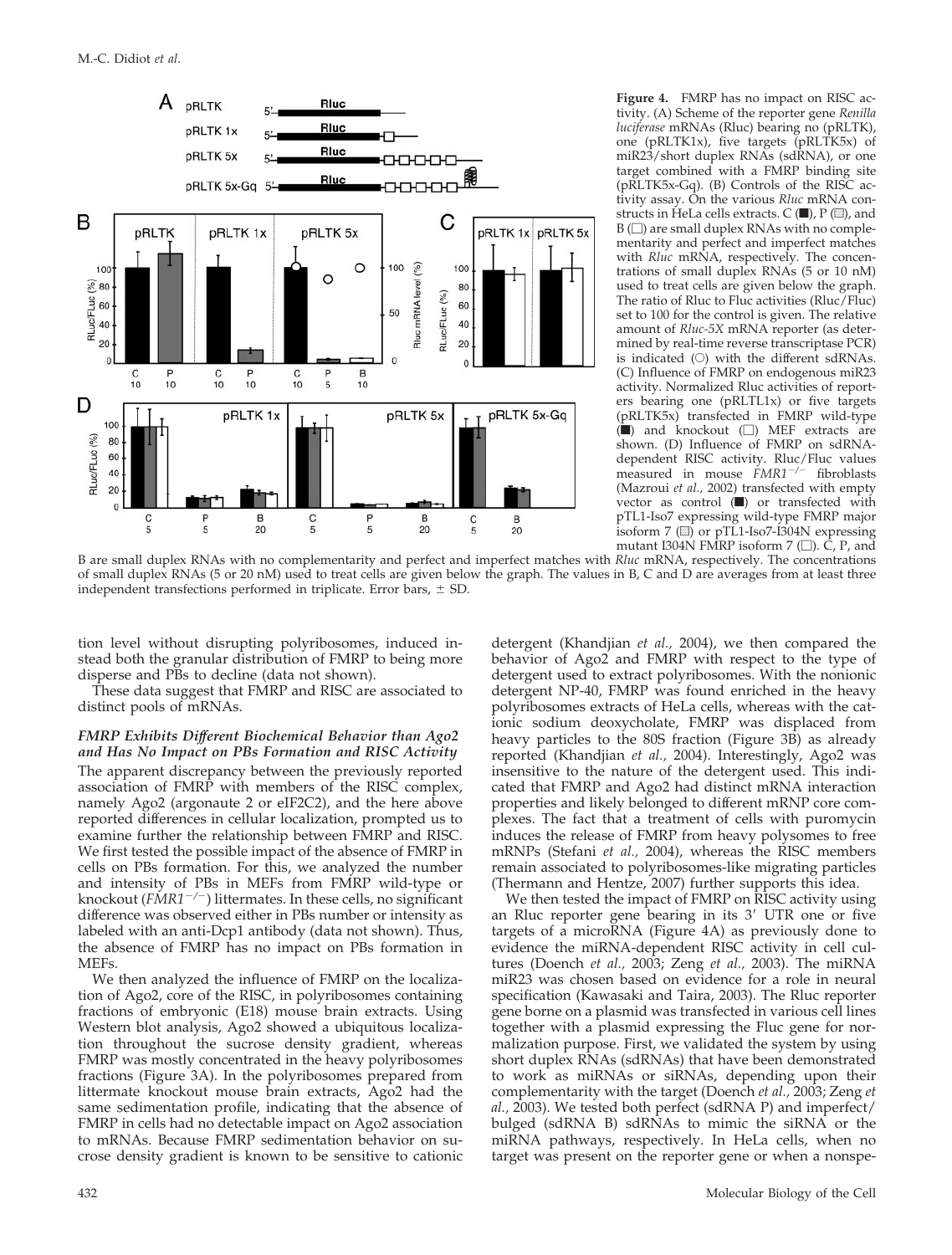cific sdRNA (sdRNA C) was used, no effect was observed (Figure 4B, pRLTK). When one or five targets of the sdRNA was present in the  $3'$  UTR of the reporter gene, a specific and very efficient inhibition was seen that reached more than 90% with 10 nM of sdRNA B and 5 nM of sdRNA P (Figure 4B, pRLTK 1X and pRLTK 5X, respectively), this without apparent change in mRNA levels as measured by qRT-PCR with pRLTK 5X. This indicates that the inhibitory effect of both sdRNA P and B was at the translational level. Having validated our reporter constructions, we then assessed the action of endogenous miR23 in FMRP wild-type or FMRPdeficient MEFs. Although miR23 could be detected in these cells (Supplemental Figure S1), no impact of the FMRP absence on Rluc activity was detected whether one or five miR23 targets were present in Rluc mRNA (Figure 4C). To further trigger the siRNA or the miRNA pathways, we then performed the same experiments with the different small RNA duplexes described above. The efficiency of the sdRNAs P and B in FMRP knockout fibroblasts was very similar to the results obtained in HeLa cells (Figure 4D,  $\blacksquare$ ). When FMRP major isoform 7 was expressed in these cells, the efficiency of the RISC activity was unchanged (Figure 4D,  $\equiv$ ). The same results were found independently of the complementarity of sdRNAs for its target (P or B), the number of targets in Rluc mRNA (pRLTK 1X or 5X), and the dose of sdRNAs (data not shown). The use of the loss-of-function mutant FMRP bearing the point mutation I304N in the second KH domain identified in a severe fragile X patient (De Boulle *et al.,* 1993) did not affect either these efficiencies (Figure 4D,  $\Box$ ). Finally, we tested the contribution of an FMRP-binding site located nearby the sdRNA sites. When the guanine quartet RNA motif FBS previously demonstrated to bind FMRP in vitro (Schaeffer *et al.*, 2001) and in vivo (Rackham and Brown, 2004) was inserted 29 nucleotides downstream of the five miR23 targets, again, no specific effect was detected (Figure 4D, pRLTK5x-Gq). Altogether, these results indicate that the efficiency of the RISC activity does not rely on the presence of FMRP in cells.

### *Absence of FMRP or a Mutation in Its Second KH Domain Alters SGs Formation after Various Stresses*

We then compared the assembly of FMRP into SGs with other RNA-binding proteins known to localize in SGs, such as TIA-1, a splicing factor proposed to be a core component of SGs (Kedersha *et al.,* 1999), eIF4E, the Cap-binding protein of the initiation complex (Kedersha *et al.,* 2005) and MLN51, core protein of the exon junction complex (Baguet *et al.,* 2007). As expected, all four proteins that did not colocalize in normal conditions (Figure 5A) steadily and similarly localized into the SGs after a cellular stress such as arsenite treatment (Figure 5B). Unexpectedly, however, we noticed that these proteins had a different behavior after heat shock. Thus, although FMRP fully colocalized with TIA-1 after 15 min at 43°C, eIF4E was in majority located in different foci and MLN51 was absent from SGs (Figure 5C). These data suggest that heat shock triggers a different stress response than arsenite and that these mRNA-binding proteins have distinct functions and/or associate with distinct pools of mRNAs. Also, FMRP, like TIA-1, seemed to be an early SG assembly protein. As TIA-1 had been demonstrated to be a protein essential for SG formation (Kedersha *et al.,* 1999), we tested the possible involvement of FMRP in SGs formation.

We analyzed the ability of immortalized fibroblasts from FMRP knockout mice to form SGs, whether they had been stably transfected or not with the most frequent FMRP isoform 7 (Figure 6, A and B). Although the cells expressing FMRP very efficiently formed SGs, as visualized by immu-



**Figure 5.** FMRP assembly in SGs. Fixed HeLa cells stained with an anti-FMRP antibody and anti-mouse secondary antibody labeled with Alexa-fluor 488 (green) or Alexa-fluor 594 (red), the anti-TIA-1 and anti-rabbit secondary antibody labeled with Alexa-fluor 594 (red), anti-eIF4E or anti-MLN51 and anti-rabbit secondary antibody labeled with Alexa-fluor 488 (green), in the following conditions: (A) nonstressed, (B) 500  $\mu$ M sodium arsenite for 30 min, (C) 15 min at 43°C and with an anti-Dcp1a antibody.

nofluorescence using anti-TIA-1 antibody and after oxidative stress or heat shock, cells lacking FMRP comparatively showed reduced SG formation. This reduction mostly affected the intensity rather than the number of SGs per cell. Interestingly, SG formation was also similarly impaired in cells stably expressing FMRP I304N (Figure 6A). Mutation I304N caused a stronger impairment on SG formation than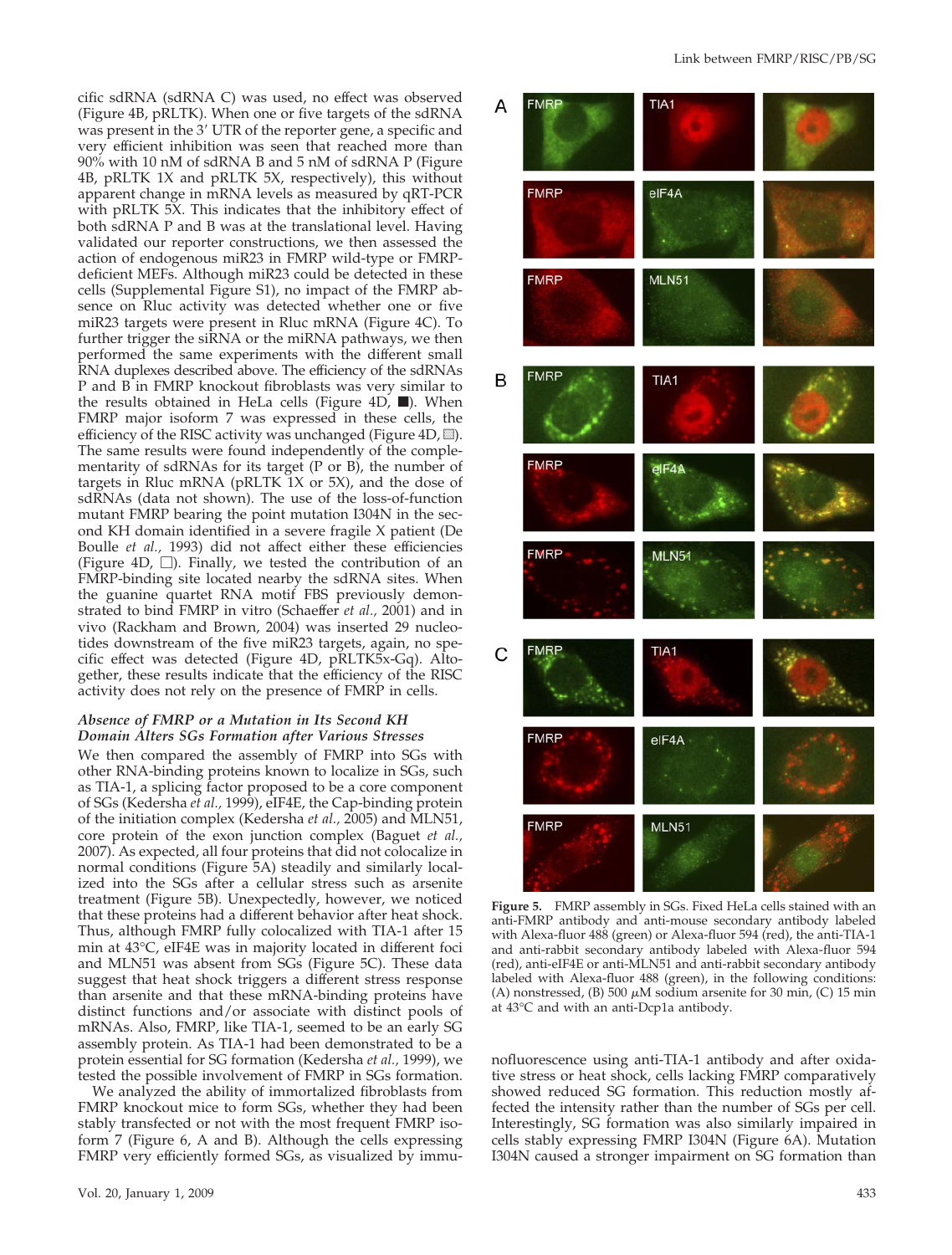

**Figure 6.** Absence of FMRP or point mutation I304N in its second KH domain impairs SG formation in mouse fibroblasts after various stresses. (A) SGs were visualized by immunocytofluorescence using an anti-TIA-1 antibody and anti-rabbit secondary antibody labeled with Alexa-fluor 594 (red) in fixed FMRP knockout fibroblasts stably transfected or not with FMRP isoform 7 (Iso7) or FMRP-I304N isoform 7 (I304N; Mazroui *et al.,* 2002). The nature of treatment is indicated for the various clones tested. (B) Histograms represent the percentages of cells (Y axis) for SGs quantity distributed in four categories: no granules (0), weak (+), moderate (++), and strong (+++) in wild-type  $(\blacksquare)$ , knockout  $(\blacksquare)$  and FMRP-I304N  $(\square)$  cells. Experiments shown reflect at least three independent experiments with counting more than 100 cells in each case. (C) Fluorescent in situ hybridization with a poly-dT-Cy3 probe in fixed wild-type or knockout fibroblasts.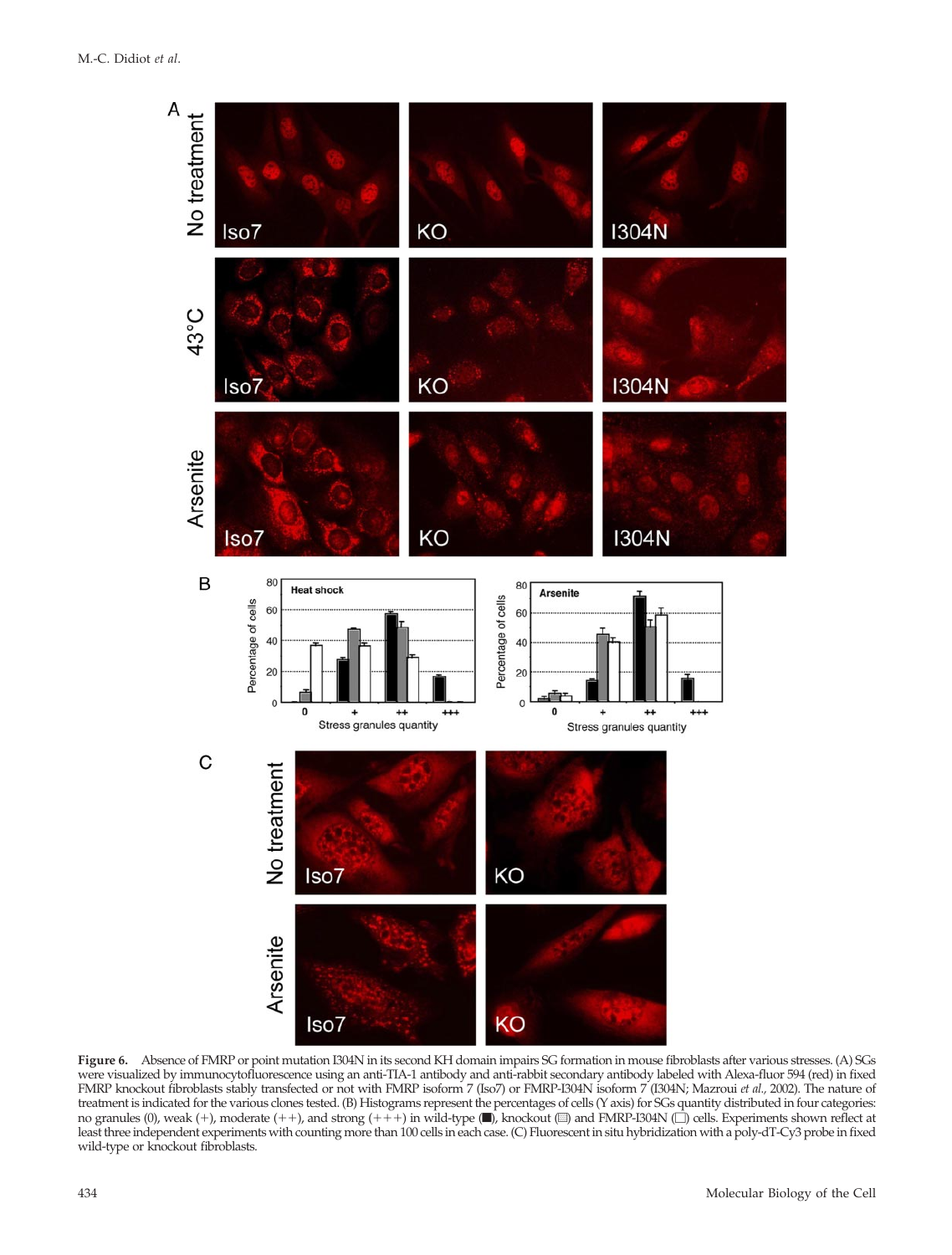

**Figure 7.** The lack of FMRP or the FMRP-I304N mutation results in SG assembly defects in various cells. (A) Arsenite induced SGs in MEFs from wild-type or knockout littermates, visualized with an anti-TIA-1 antibody and anti-rabbit secondary antibody labeled with Alexa-fluor 594 (red). (B) Heat-shock–induced SGs visualized as in A. (C) Arsenite induced SGs in human lymphoblasts from control individual (wild type) or from a fragile-X patient bearing the I304N mutation visualized with an anti-FMRP antibody and anti-rabbit secondary antibody labeled with Alexa-fluor 488 (green). Histograms represent the percentages of cells (Y axis) for SGs quantity distributed in two or three categories: no granules (0), weak  $(+)$ , and moderate  $(++)$  in wild-type ( $\blacksquare$ ) and knockout or FMRP-I304N  $\Box$ ) cells.

the complete lack of FMRP after heat-shock treatment. SGs are proposed sites of mRNA storage during stresses. Defect in mRNA accumulation in SGs was visualized by using fluorescent in situ hybridization with a poly(A)-specific DNA probe (Figure 6C). Thus, mRNA storage in SGs after a cellular stress was affected in cells lacking FMRP. To exclude the possible influence of a clonal or immortalization effect on the cell physiology, we analyzed the SG formation in primary cultures of MEFs from wild-type or knockout littermates. A similar or stronger difference was observed between the wild-type and the knockout MEFs, with the knockout cells showing SG assembly defect both at intensity and number of SGs induced by oxidative stress (Figure 7A) and heat shock (Figure 7B), confirming the results observed in the immortalized cells. We then analyzed SG formation in a lymphoblastoid cell line from a patient expressing an FMRP protein bearing a point mutation I304N (De Boulle *et al.,* 1993). We compared the behavior of this cell line submitted to stress with the one from normal individuals (Figure 7C). Again, a marked defect in SG formation in response to stress was observed with the cells expressing the mutant FMRP protein in comparison with normal individuals. Altogether these data provide strong evidence that the absence of FMRP affects SG formation efficiency.

## **DISCUSSION**

In this study, we examined the relationship between FMRP, the protein absent in the fragile X syndrome, and two types of cytoplasmic granules: the PBs and the SGs where silent mRNAs are localized. PBs, also referred to as GW or Dcp bodies, are site where decapping and mRNA decay occur (Sheth and Parker, 2003; Cougot *et al.,* 2004). Recently, it was shown that mRNAs submitted to the RISC also accumulated in PBs (Liu *et al.,* 2005; Pillai *et al.,* 2005). SGs are foci where most mRNAs accumulate when cells are submitted to a stress and when general translation is arrested (Anderson and Kedersha, 2006). Both PB and SG RNA granules share many components and establish constant dynamic interactions (Anderson and Kedersha, 2002). We showed here that FMRP does not colocalize with PBs in HeLa cells as only 0.05% of immunoreactive FMRP colocalized with PBs. This quasi-absence of localization of FMRP within PBs contradicts the previously reported association of FMRP into the RISC seen in *Drosophila* (Caudy *et al.,* 2002; Ishizuka *et al.,* 2002) and HeLa cells (Jin *et al.,* 2004b). These results contradict also the previously reported colocalization of dFMRP within PBs in *Drosophila* neurons (Barbee *et al.,* 2006).

The absence of FMRP in cells has also no impact on PB formation contrarily to Ago2 and Dicer-2, which are required for PB integrity (Eulalio *et al.,* 2007). The absence of FMRP did not affect either the sedimentation profile of Ago2 on sucrose density gradient with mouse brain extracts, indicating that the association of Ago2 RISC to mRNAs was independent of FMRP. This together with the fact that the absence of FMRP has no impact on the RISC activity in immortalized or primary fibroblasts clearly indicates that FMRP is not a regulatory element of the RISC nor of PB related mRNA metabolism. Furthermore, FMRP and Ago2 have distinct behavior on sucrose density gradient: 1) the use of cationic detergent releases FMRP from heavy sedimenting particles, whereas Ago2 remains unchanged (this work) and 2) the puromycin treatment releases FMRP from polyribosomes (Stefani *et al.,* 2004), whereas mRNAs submitted to action of miRNAs (miRNPs) still migrates like "pseudopolysomes" (Thermann and Hentze, 2007). Altogether, these data suggest that FMRP and Ago2 belong to distinct complexes. This is further suggested by the fact that puromycin treatment, which releases mRNAs from translation pool, leads to accumulation of the RISC-silenced mRNAs into PBs (Sheth and Parker, 2003; Eulalio *et al.,* 2007), whereas it causes the segregation of FMRP (and some mRNAs) into the SGs. Thus, FMRP and Ago2 are likely associated with distinct pools of mRNAs.

The processes controlling the fate of an mRNA submitted to the RISC are still not well understood. In particular, it is not clear what causes a specific mRNA to be degraded or translationally repressed independently of its complemen-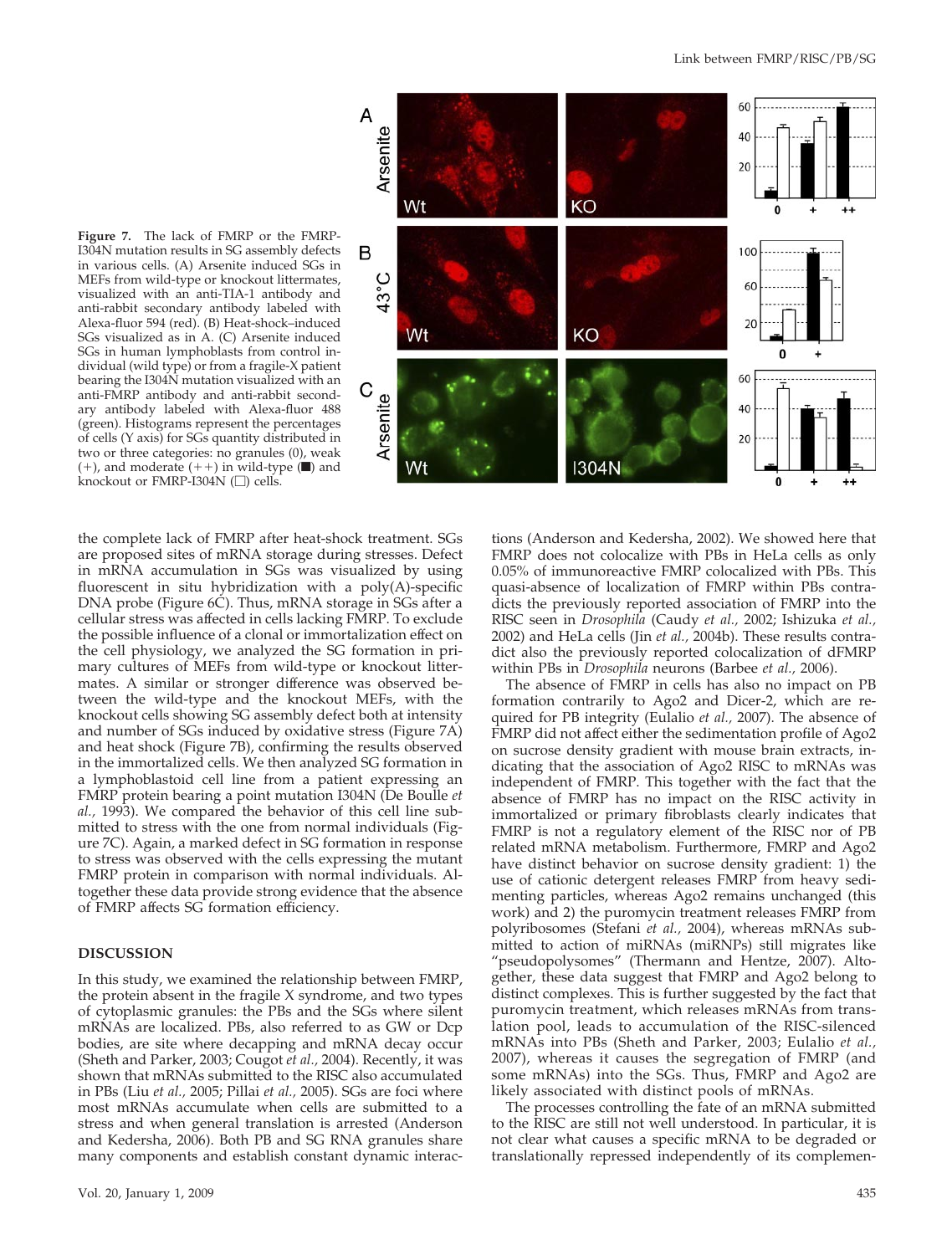tarity to a miRNA (Nilsen, 2007); for instance, in our hands both perfect and nonperfect sdRNA caused translation repression. As it was shown previously that FMRP has intrinsic RNA-binding properties, in particular for G-quartet RNA motifs (Darnell *et al.,* 2001; Schaeffer *et al.,* 2001), a possibility remained that FMRP could modulate the "susceptibility" of an mRNA to the RISC when already bound to this mRNA, for instance, through its nucleic acid chaperone properties that could enhance miRNAs hybridization (Gabus *et al.,* 2004) or by preventing an mRNA from going into the PB compartments. In fact, it is possible that mRNA silencing could be initiated in the diffuse cytoplasm before its final destination to PBs (Pillai *et al.,* 2005), and the prior binding of FMRP on such mRNAs could modulate their RISC susceptibility and thus affect the fate of the mRNAs. However, we could not see any impact on RISC activity of the presence of a G-quartet motif in the viscinity of miRNA targets, the main consensus motif known to be bound by FMRP (Schaeffer *et al.,* 2003). Thus, our data are in agreement with the proposal that FMRP is mostly associated with translated mRNAs (Corbin *et al.,* 1997) and whether these mRNAs should be submitted to silencing then they should dissociate from FMRP prior their final destination to PBs.

On the contrary, FMRP does not dissociate from the mRNAs submitted to a premature translation arrest (such as during cellular stresses) and accompany them into the SG storage compartments. Recruitment within SGs appears as a hallmark of the RNA-binding proteins. FMRP had been shown to follow this rule (Mazroui *et al.,* 2002). Furthermore, we showed that FMRP is likely to play a positive role in the SG formation. We evidenced here a defect in the stress granule formation process in absence of FMRP or in presence of a point mutation within its second KH motif, both causing the fragile X syndrome. Thus, FMRP adds to the list of RNA-binding proteins involved in SG formation after TIA-1, Pumilio2, and MLN51 (Gilks *et al.,* 2004; Vessey *et al.,* 2006; Baguet *et al.,* 2007). The exact contribution of SG proteins to SG formation during stress response appears unclear. SGs are consisting in stalled 48S preinitiation complexes proposed to participate to the reprogramming of mRNA metabolism for adaptation of cells to stress conditions (Anderson and Kedersha, 2006). In this process TIA-1 is proposed to play a structural role in the SG assembly process via the self-aggregation of its glutamine-rich motif in a prion-like manner (Gilks *et al.,* 2004). Meanwhile, these interactions are very dynamic as TIA-1 shuttles rapidly in and out the SGs (Kedersha *et al.,* 2000). Self-aggregation seems to be a characteristic of several of the SG proteins like G3BP (Tourriere *et al.,* 2003) and Pumilio2 (Vessey *et al.,* 2006). Whether FMRP has also some aggregation properties remains to be established. Alternatively, the defect in SG formation observed in the cells lacking FMRP could be due to the loss of an active role of FMRP in the process of translation inhibition. Our measurement of unaltered eIF2a phosphorylation levels in cells lacking FMRP upon stress (data not shown) do not favor this hypothesis however. Altogether our data provide strong lines of evidence for an involvement of FMRP in mRNA storage process during stress conditions. Also, because SGs and the neuronal RNA granules that are involved in the transport of silent mRNAs share many components (Anderson and Kedersha, 2006; Kiebler and Bassell, 2006), the defects reported for RNA granule formation in neurons lacking FMRP (Aschrafi *et al.,* 2005) could be related to the SG defects seen here. It will be important to determine now whether this defect in RNA granule formation is mostly affecting those mRNAs previously reported to be targeted by FMRP.

We thank T. Hobman (University of Alberta, Edmonton, Canada) for providing the anti-Ago2/Gerp95, J. Lykke-Andersen for anti-hDcp1a, C. Tomasetto (IGBMC, Illkirch, France) for anti-MLN51, and W. Filipowicz (FMI, Basel, Switzerland) for pEGFP-hAgo2. We are grateful to B. Bardoni, E. Khandjian, E. Bertrand for material and helpful discussions, S. Pannetier for care to Xfra mice, and M. Boeglin and P. Kessler for help with microscopy analyzes. MCD was supported by a PhD fellowship from the MinistèreDélégué à l'Enseignement Supérieur et à la Recherche and from Association pour la Recherche sur le Cancer. This project benefited from grants from National Institutes of Health (R01 HD40612-01), from Agence Nationale de la Recheche, and from the Fondation pour la Recherche Médicale and the Fondation Jerôme Lejeune to H.M.

### **REFERENCES**

Anderson, P., and Kedersha, N. (2002). Stressful initiations. J. Cell Sci. *115*, 3227–3234.

Anderson, P., and Kedersha, N. (2006). RNA granules. J. Cell Biol. *172*, 803–808.

Aschrafi, A., Cunningham, B. A., Edelman, G. M., and Vanderklish, P. W. (2005). The fragile X mental retardation protein and group I metabotropic glutamate receptors regulate levels of mRNA granules in brain. Proc. Natl. Acad. Sci. USA *102*, 2180–2185.

Baguet, A., Degot, S., Cougot, N., Bertrand, E., Chenard, M. P., Wendling, C., Kessler, P., Le Hir, H., Rio, M. C., and Tomasetto, C. (2007). The exonjunction-complex-component metastatic lymph node 51 functions in stressgranule assembly. J. Cell Sci. *120*, 2774–2784.

Barbee, S. A., *et al*. (2006). Staufen- and FMRP-containing neuronal RNPs are structurally and functionally related to somatic P bodies. Neuron *52*, 997– 1009.

Bolte, S., and Cordelieres, F. P. (2006). A guided tour into subcellular colo-calization analysis in light microscopy. J. Microsc. *224*, 213–232.

Castets, M., Schaeffer, C., Bechara, E., Schenck, A., Khandjian, E. W., Luche, S., Moine, H., Rabilloud, T., Mandel, J. L., and Bardoni, B. (2005). FMRP interferes with the Rac1 pathway and controls actin cytoskeleton dynamics in murine fibroblasts. Hum. Mol. Genet. *14*, 835–844.

Caudy, A. A., Myers, M., Hannon, G. J., and Hammond, S. M. (2002). Fragile X-related protein and VIG associate with the RNA interference machinery. Genes Dev. *16*, 2491–2496.

Cikaluk, D. E., Tahbaz, N., Hendricks, L. C., DiMattia, G. E., Hansen, D., Pilgrim, D., and Hobman, T. C. (1999). GERp95, a membrane-associated protein that belongs to a family of proteins involved in stem cell differentiation. Mol. Biol. Cell *10*, 3357–3372.

Corbin, F., Bouillon, M., Fortin, A., Morin, S., Rousseau, F., and Khandjian, E. W. (1997). The fragile X mental retardation protein is associated with poly(A) + mRNA in actively translating polyribosomes. Hum. Mol. Genet. 6, 1465–1472.

Cougot, N., Babajko, S., and Seraphin, B. (2004). Cytoplasmic foci are sites of mRNA decay in human cells. J. Cell Biol. *165*, 31–40.

Darnell, J. C., Jensen, K. B., Jin, P., Brown, V., Warren, S. T., and Darnell, R. B. (2001). Fragile X mental retardation protein targets G quartet mRNAs important for neuronal function. Cell *107*, 489–499.

Darnell, J. C., Mostovetsky, O., and Darnell, R. B. (2005). FMRP RNA targets: identification and validation. Genes Brain Behav *4*, 341–349.

De Boulle, K., Verkerk, A. J., Reyniers, E., Vits, L., Hendrickx, J., Van Roy, B., Van den Bos, F., de Graaff, E., Oostra, B. A., and Willems, P. J. (1993). A point mutation in the FMR-1 gene associated with fragile X mental retardation. Nat. Genet. *3*, 31–35.

Devys, D., Lutz, Y., Rouyer, N., Bellocq, J. P., and Mandel, J. L. (1993). The FMR-1 protein is cytoplasmic, most abundant in neurons and appears normal in carriers of a fragile X premutation. Nat. Genet. *4*, 335–340.

Dictenberg, J. B., Swanger, S. A., Antar, L. N., Singer, R. H., and Bassell, G. J. (2008). A direct role for FMRP in activity-dependent dendritic mRNA trans-port links filopodial-spine morphogenesis to fragile X syndrome. Dev. Cell *14*,  $926 - 939.$ 

Doench, J. G., Petersen, C. P., and Sharp, P. A. (2003). siRNAs can function as miRNAs. Genes Dev. *17*, 438–442.

Donze, O., and Picard, D. (2002). RNA interference in mammalian cells using siRNAs synthesized with T7 RNA polymerase. Nucleic Acids Res. *30*, e46.